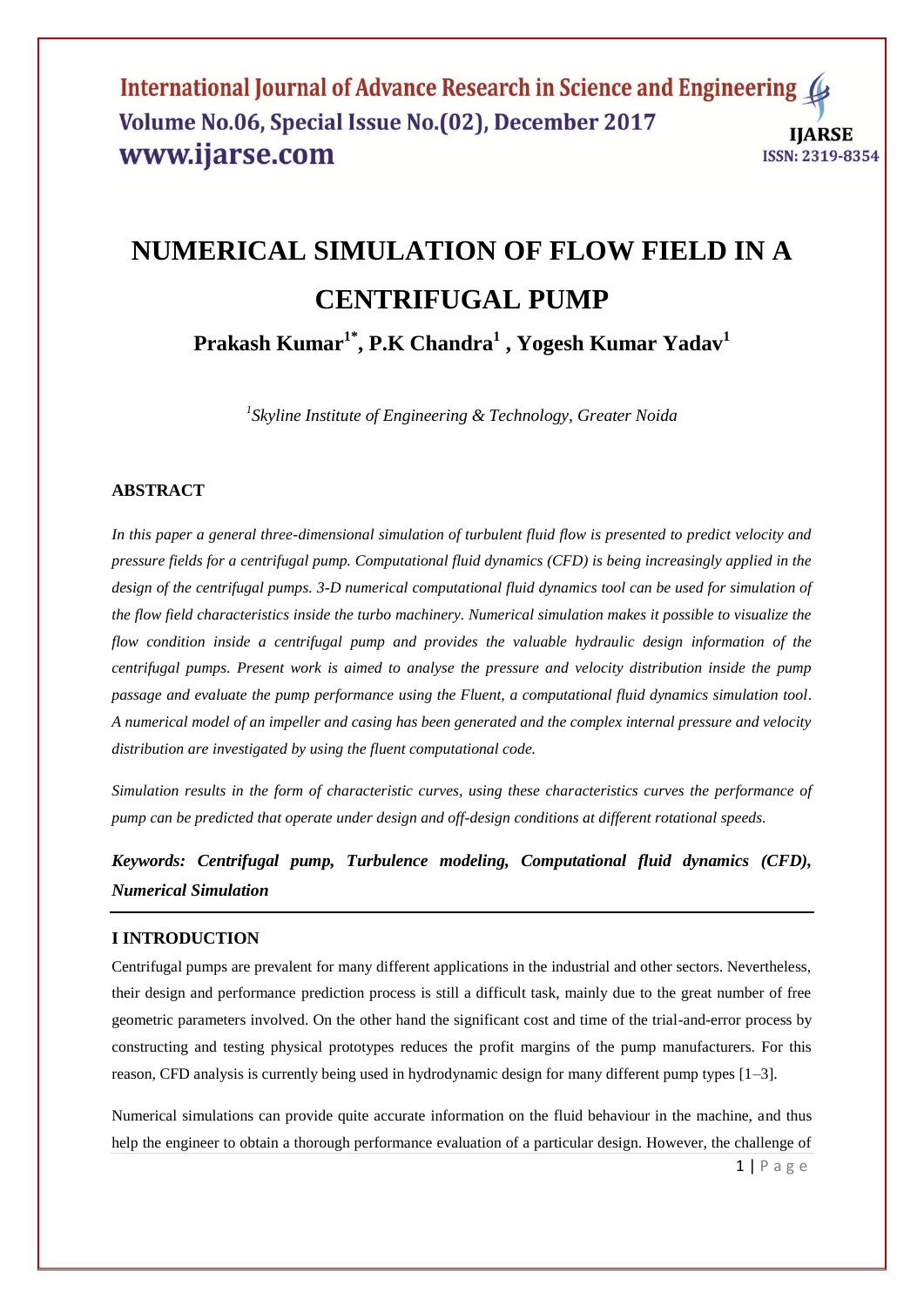improving the hydraulic efficiency requires an inverse design process, in which a significant number of alternative designs must be evaluated. Despite the great progress in recent years, even CFD analysis remains rather expensive for the industry, and the need for faster mesh generators and solvers is imperative [4]. Some of the recent investigations in this field are mentioned in the following.

Guleren and Pinarbasi [5] analysed a centrifugal pump by solving Navier–Stokes equations, coupled with the standard k–e turbulence model. Their pump consisted of an impeller having five blades and a low rotating speed of 890 rpm. Numerical simulations were performed on a commercial FLUENT package assuming steady flow. Asuaje et al. [6] performed a 3D-CFD simulation of impeller and volute of a centrifugal pump using CFX code with a specific speed of 32. In this simulation, structured grid was used in the impeller and unstructured grid in the volute. k–e, k–x and SST turbulent models were used. They found velocity and pressure fields for different flow rates and radial thrust on the pump shaft. Cui et al. [7] investigated the effect of number of splitting blades for long, mid and short blades using a one-equation turbulent model. Their computations were performed using commercial FINE/TURBO 6.2 at a specific speed of 18. Their results show that the bulk flow in the impeller has an important influence on the pump performance. Anagnostopoulos [8] simulated 3D turbulent flow in a radial pump impeller for a constant rotational speed of 1500 rpm based on the solution of the RANS equations. The flow equations were discretized using the control volume approach, and the standard k–e model was adopted for the turbulence closure. The computations for the steady flow field in a particular impeller were presented. The characteristic performance curves for the entire load range of the impeller were constructed, and their pattern was found reasonable and in agreement with theory. None of the previous works includes study of 3D modelling within a full domain considering interaction between rotor and stator of a high centrifugal pump using various turbulence models.

In the current study the effect of various turbulence models (k–e, RNG and RSM) on the flow field and efficiency of a high speed centrifugal pump has been carried out. Using the most suitable model the effect of blade number on the specific characteristic of the pump has been investigated.

### **II CFD METHODOLOGY**

In order to obtain better design in CFD, following methodology is used for designing of any components.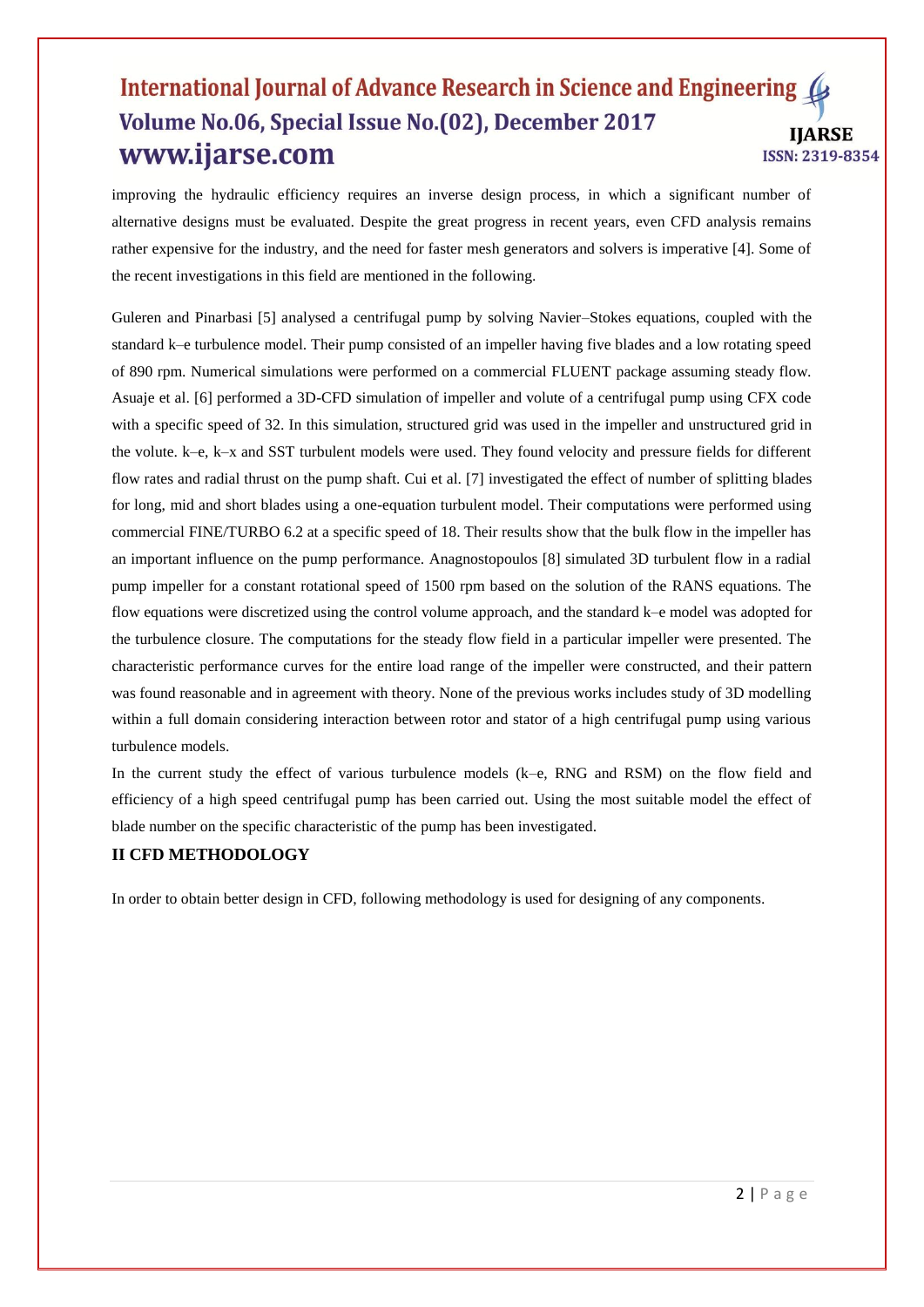

**Fig. 2.1 Flow Chart Of CFD**

# **III GOVERNING EQUATION**

The physical aspects of any fluid flow are governed by the following two fundamental Principles:

- a) Conservation of mass
- b) Conservation of momentum

Since the fluid surrounding the impeller rotates around the axis of the pump the equations must be organized in two reference frames, stationary and rotating reference frames. To accomplish this, the Multiple Reference Frame (MRF) model has been used. In this approach, the governing equations are set in a rotating reference frame, and coriolis and centrifugal forces are added as source terms. Continuity and momentum equations of an incompressible flow are as the following:

$$
\nabla \cdot \mathbf{u} = 0
$$
............ 3.1  

$$
\nabla \cdot (\rho \mathbf{u} \mathbf{u}) = -\nabla_{\mathbf{p}} + \nabla_{\mathbf{r}} + \mathbf{s}
$$
............ 3.2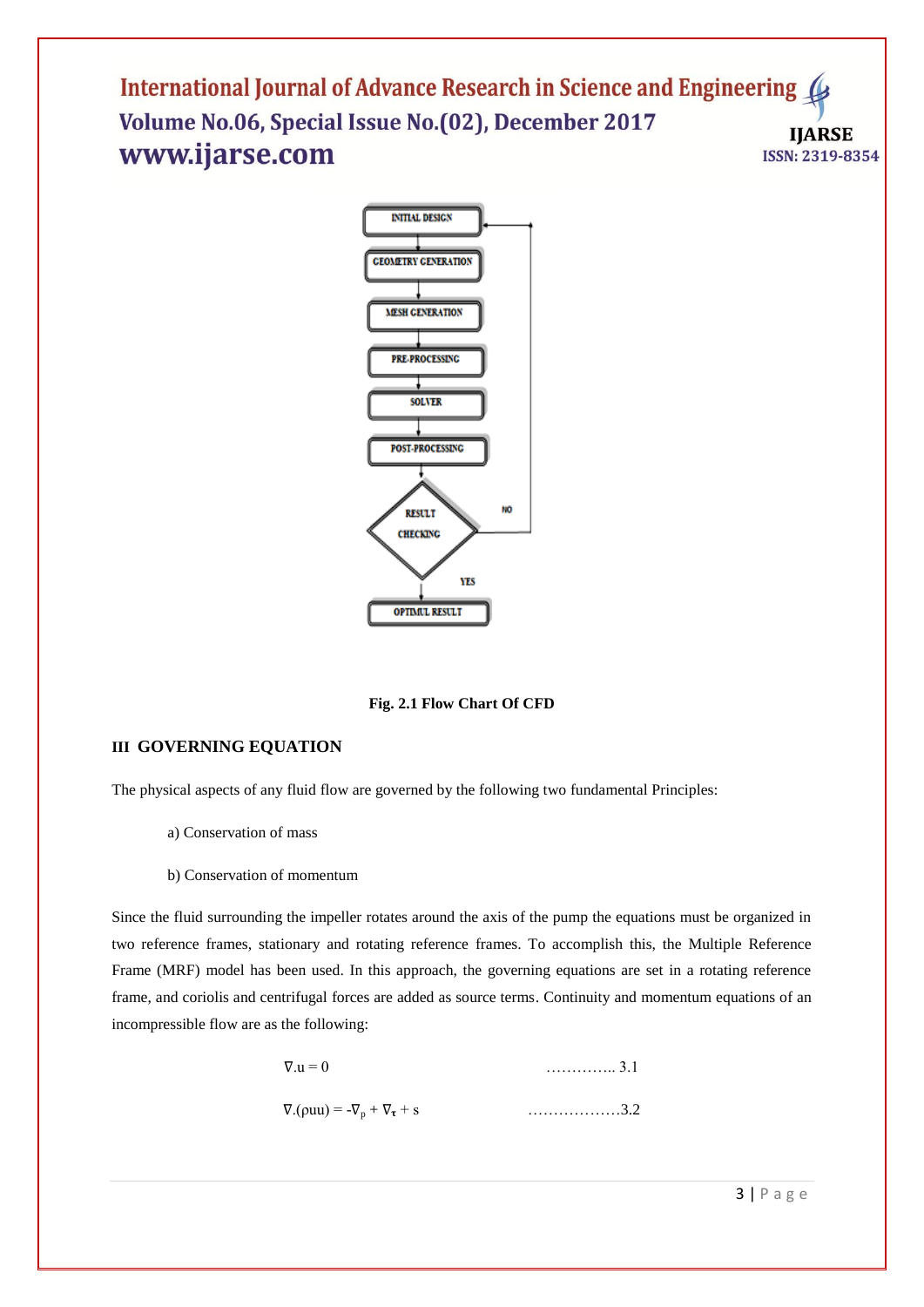In the above equations u is the relative velocity of fluid,  $\tau$  the stress tensor and s is the source term, which consists of Coriolis and centrifugal forces.

 $S = 2\rho N \times u - \rho N \times (N \times r)$  ………………3.3

Here N is rotational speed and r position vector

### **3.1. Boundary Conditions**

The following boundary conditions at the walls are used with the equations of motion.

No slip conditions

At fluid wall interface, there must be no slip.

 $V_{fluid} = V_{wall}$ 

- Inlet condition
- Outlet condition,
- Pressure and velocity
- Rotation about the axis direction
- Amount of mass flow at inlet and outlet

# **IV MODELING OF THE PUMP COMPONENTS**

To study the numerical analysis on the pump, the dimension data of the pump was required to generate a model in the software. A sample data of centrifugal pump is taken which is shown in table 4.1.

| Description                           | Parameter      | Value |
|---------------------------------------|----------------|-------|
| Design flow rate $(m3/h)$             | $Q_{\rm d}$    | 40    |
| Head (m)                              | Η              | 30    |
| Specific speed (rpm)                  | $N_{s}$        | 23.4  |
| Impeller diameter (mm)                | $D_i$          | 168   |
| Impeller blades number                | $Z_i$          | 8     |
| Impeller blade outlet width           | b <sub>2</sub> | 11    |
| (mm)                                  |                |       |
| Impeller inlet diameter (mm)          | $D_1$          | 70    |
| Impeller blade warp angle $\circ$ )   | φ              | 120   |
| Impeller outlet blade angle $(\circ)$ | $\beta_2$      | 12    |

**Specification parameters of the original pump**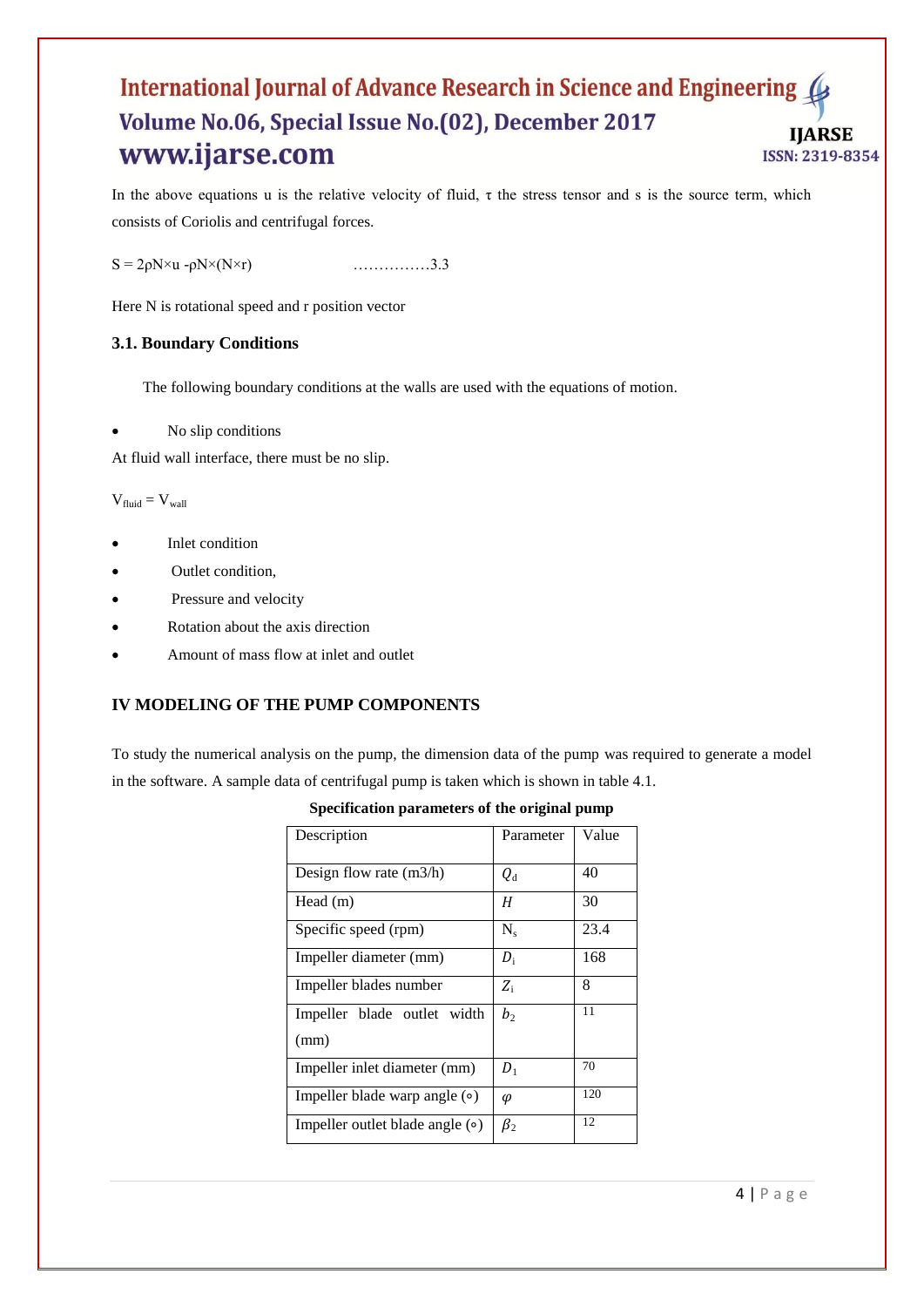Table 4.1



**Fig. 4.1 Volute casing with impeller**

# **4.1 Meshing of Pump Assembly**

ANSYS Turbo grid is used for the meshing of the domains. During the pre-process stage the grid generation constitutes one of the most important steps after creation of the geometry. It is required to subdivide the flow domain into smaller sub-domains which are not overlapping each other. The flow physics are solved within the domain geometry that has been created. The result is the generation of the mesh which is made from small cells.



### **Fig. 4.2 coarse mesh with grid interval size 4**

### **Statistics of mesh**

| Number of nodes             | 479304 |
|-----------------------------|--------|
| Number of element   2514682 |        |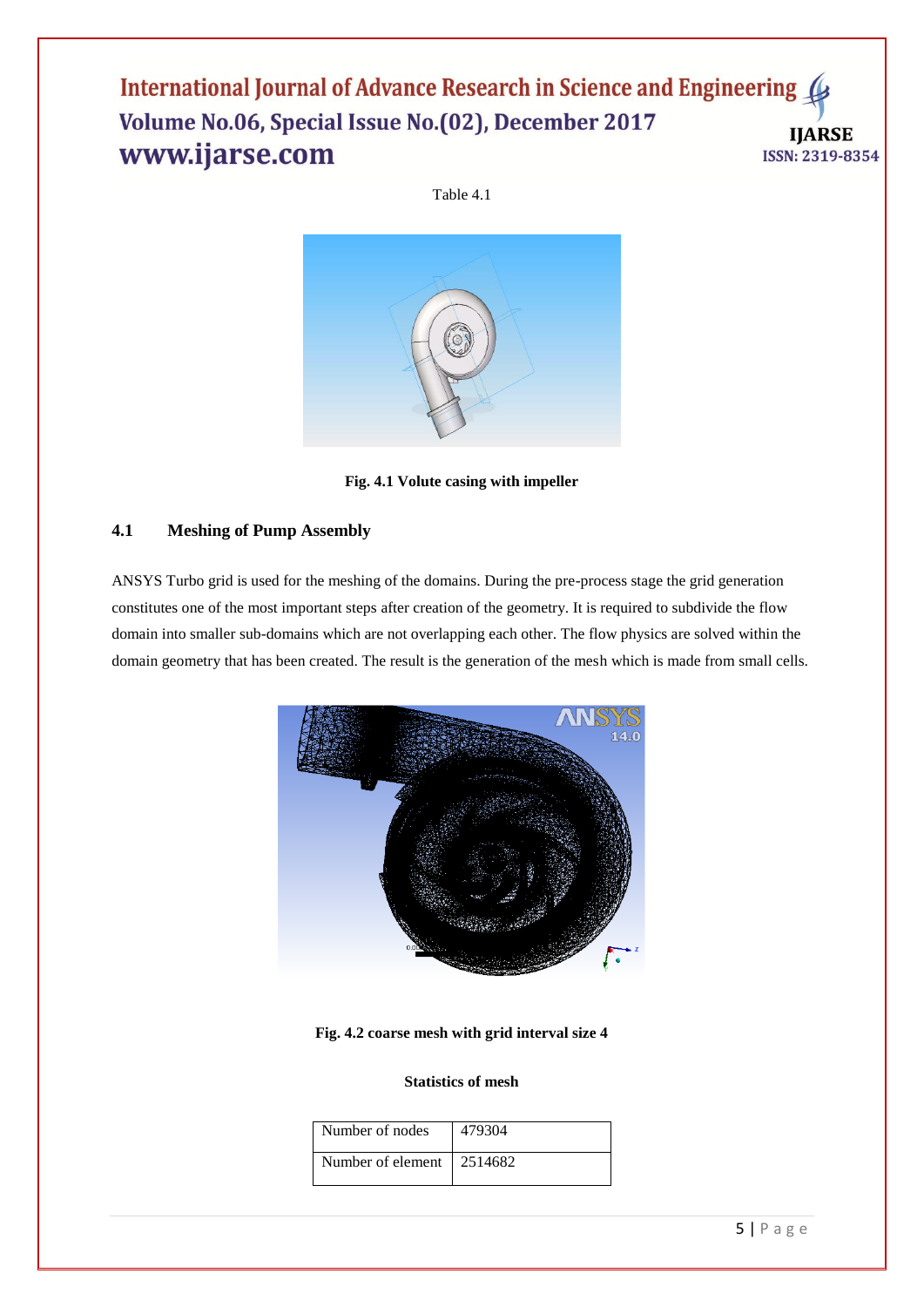# **V COMPUTATIONAL EVALUATION OF PUMP PERFORMANCE BY USING FLUENT TOOL OF ANSYS**

### **5.1 Simulation of Pump**

After meshing of the model of pump assembly commercial CFD code FLUENT is used for simulation of the pump performance .The boundary conditions of mass flow rate given at pump inlet. The performance results are obtained at different mass flow rate conditions with constant operating speed by taking different turbulent modelling. Numerical performance results are compared with the experimental results at the same operating conditions, i.e at constant rotational speed.

### **5.1.1 Assumptions**

The following assumptions are taken for simulation:

- The walls of the casing are assumed to be smooth hence any disturbances in flow due to roughness of the surface is neglected.
- The friction co-efficient for all surfaces is set to 0, hence friction between the walls and fluid is neglected.
- Steady state conditions and incompressible fluid flow.

### **5.1.2 Solution Parameters**

- 3-D double precision solver is used to solve for simulation.
- Multiple reference frame technique is used to simulate the pump performance.
- Clear water used is taken as working fluid.
- Standard K-Epsilon, K-omega, Eddy large simulation model are used for turbulence modeling.
- Convergence criteria for continuity, velocity and turbulence parameters is set to

 Second order scheme is used for pressure correction as well as for solving momentum, turbulent kinetic energy and turbulence dissipation rate.

### **5.2 Performance Characteristic of Pump**

The performance characteristic of the centrifugal pump has been predicted numerically handling clear water. Head vs. discharge characteristic of the pump are predicted by CFD analysis at 1200 rpm and 1000 rpm and explained graphically in Figures 5.1 and 5.2 The Numerical results on pump performance handling clear water using three different turbulent modelling namely as K-epsilon ,K-Omega and Eddy Large Simulation at the different rated speed of 1200 and 1000 rpm are given in Table 5.1 and 5.2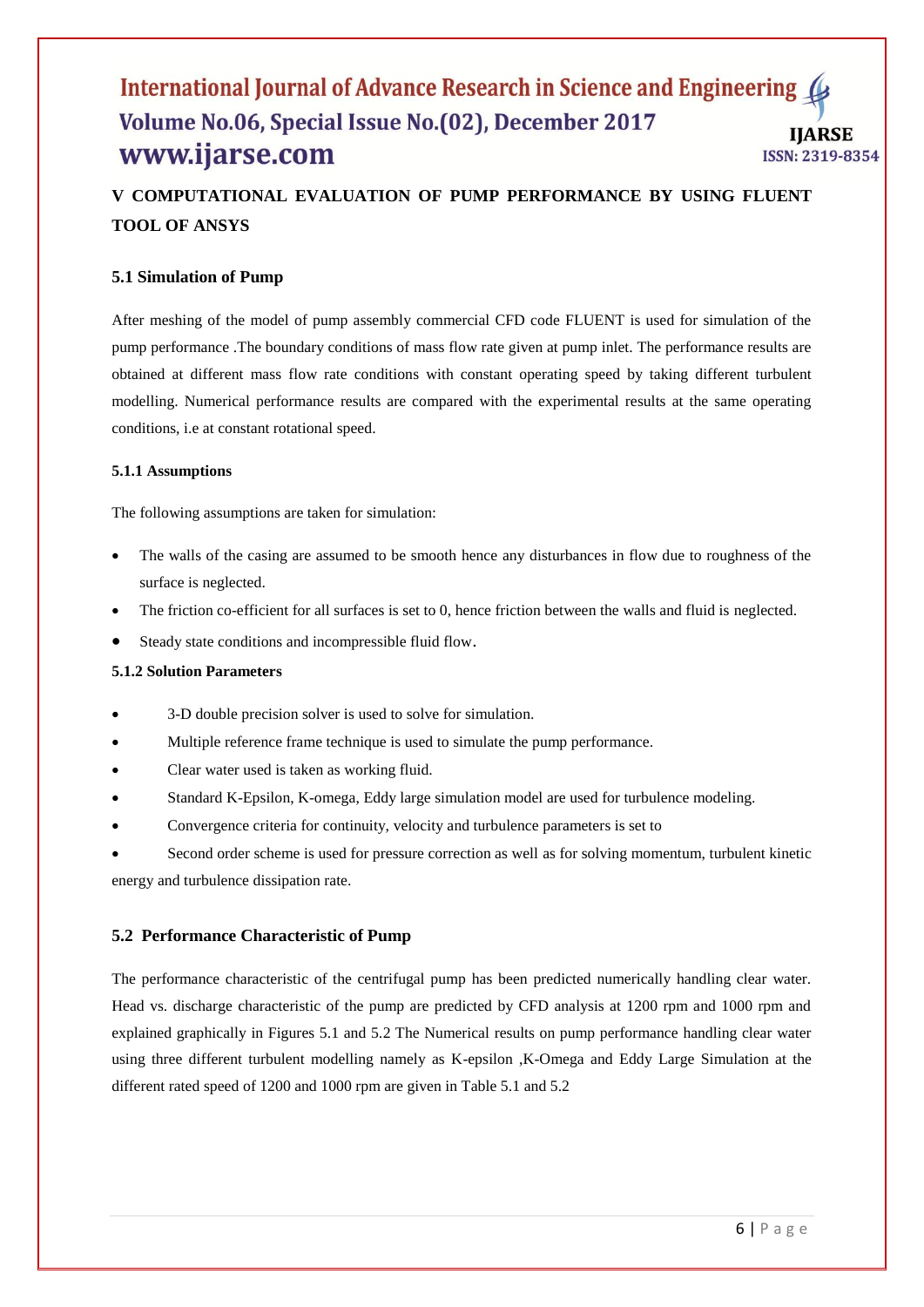### **Table 5.1 Result of pump performance by experimental and simulation at 1200 rpm.**

| Sr No          | Discharge Q | Head $(m)$   | Simulation | Simulation | Simulation |
|----------------|-------------|--------------|------------|------------|------------|
|                | (lps)       | experimental | $(k-e)$    | $(k-w)$    | (ELS)      |
| $\overline{1}$ | 8.71        | 7.93         | 8.7563     | 8.8563     | 8.6523     |
| 2              | 7.57        | 8.50         | 9.4568     | 9.6023     | 9.3023     |
| 3              | 6.69        | 9.04         | 9.9236     | 10.0230    | 9.8232     |
| $\overline{4}$ | 5.32        | 9.70         | 10.5698    | 10.6850    | 10.4532    |
| 5              | 4.50        | 10.14        | 10.9236    | 11.0200    | 10.8236    |
| 6              | 3.44        | 10.50        | 11.3698    | 11.4632    | 11.2630    |
| $\tau$         | 2.29        | 10.82        | 11.8089    | 11.9200    | 11.7123    |
| 8              | 1.18        | 11.06        | 11.8793    | 11.9765    | 11.7765    |
| 9              | $\theta$    | 11.51        | 12.1652    | 12.2360    | 12.0236    |

### **Table 5.2 Result of pump performance by experimental and simulation at 1000 rpm**

| Sr.            | Discharge | Head (m)     |            |            |            |
|----------------|-----------|--------------|------------|------------|------------|
| No             | Q         | Experimental | Simulation | Simulation | Simulation |
|                | (lps)     |              | $(k-e)$    | $(k-w)$    |            |
|                |           |              |            |            | (ELS)      |
| $\mathbf{1}$   | 7.051     | 5.4488       | 6.3969     | 6.5000     | 6.2360     |
| 2              | 6.135     | 5.8573       | 6.8070     | 6.9070     | 6.7254     |
| 3              | 6.135     | 6.1685       | 7.1625     | 7.2633     | 7.0234     |
| $\overline{4}$ | 5.552     | 6.5216       | 7.5236     | 7.6236     | 7.3596     |
| 5              | 3.573     | 6.9593       | 7.9360     | 8.0360     | 7.8234     |
| 6              | 2.664     | 7.2781       | 8.2978     | 8.3960     | 8.0236     |
| $\tau$         | 1.658     | 7.4950       | 8.5023     | 8.6123     | 8.3256     |
| 8              | 0.95      | 7.5800       | 8.5600     | 8.6632     | 8.4365     |
| 9              | $\theta$  | 7.6612       | 8.6600     | 8.7600     | 8.5200     |



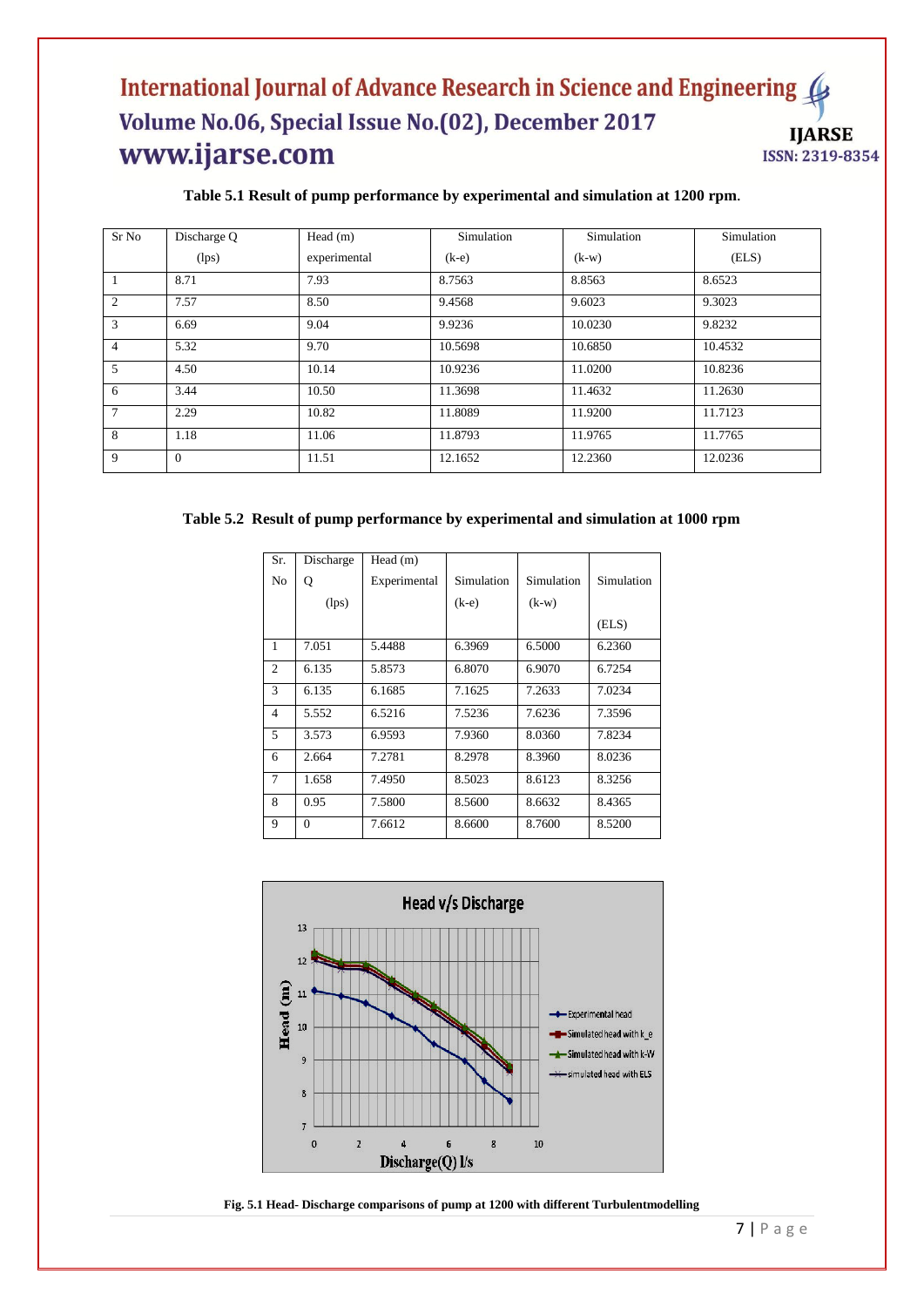

### **Fig. 5.2 Head- Discharge comparisons of pump at 1000 rpm withmodelling different Turbulent**

### **5.3 Discussion for Curves Obtained**

The computed head Vs discharge curves are compared with the experimental data at different rotational speeds. The simulation results are obtained at the operating speed 1200 rpm and 1000 rpm with different mass flow rates for transportation of clear liquid. The Simulation is performed by using three types of turbulent modelling such as k-Epsilon, K- $\omega$ , Eddy large simulation. The performance results show that total static head is the function of the mass flow rate with constant operating speed. A good agreement between numerical and experimental result is achieved over the entire flow range. However, it is also found that the present numerical results show a little higher prediction than the experimental data. This is because the flow losses in the pipes and volute are neglected in the current calculations.

### **VI CONCLUSION**

This paper discussed with the numerical simulation of centrifugal pump using FLUENT tool of Ansys software. From the present work, it can be concluded that: (1) Computational fluid dynamics is an important and useful tool for pump designers.Traditionally, centrifugal pump design depends on too many factors. The designer can not accurately predict the pump performance before it is tested. The pattern cost, manufacturing of prototype and testing are quite expensive and it may take many trials to obtain satisfactory or desirable results. With the help of Computational Fluid Dynamics (CFD) thedesign of centrifugal pumps are easier and cheaper. (2)The computed head-flow H-Q curves are compared with the experimental data at various rotational speeds. A good agreement between numerical and experimental result is achieved over the entire flow range. However, it is also found that the present numerical results show a little higher prediction than the experimental data. This is because the flow losses in the pipes and volute are neglected in the current calculations. It is also found that the best result appears to be obtained by  $K$ - $\omega$  model.